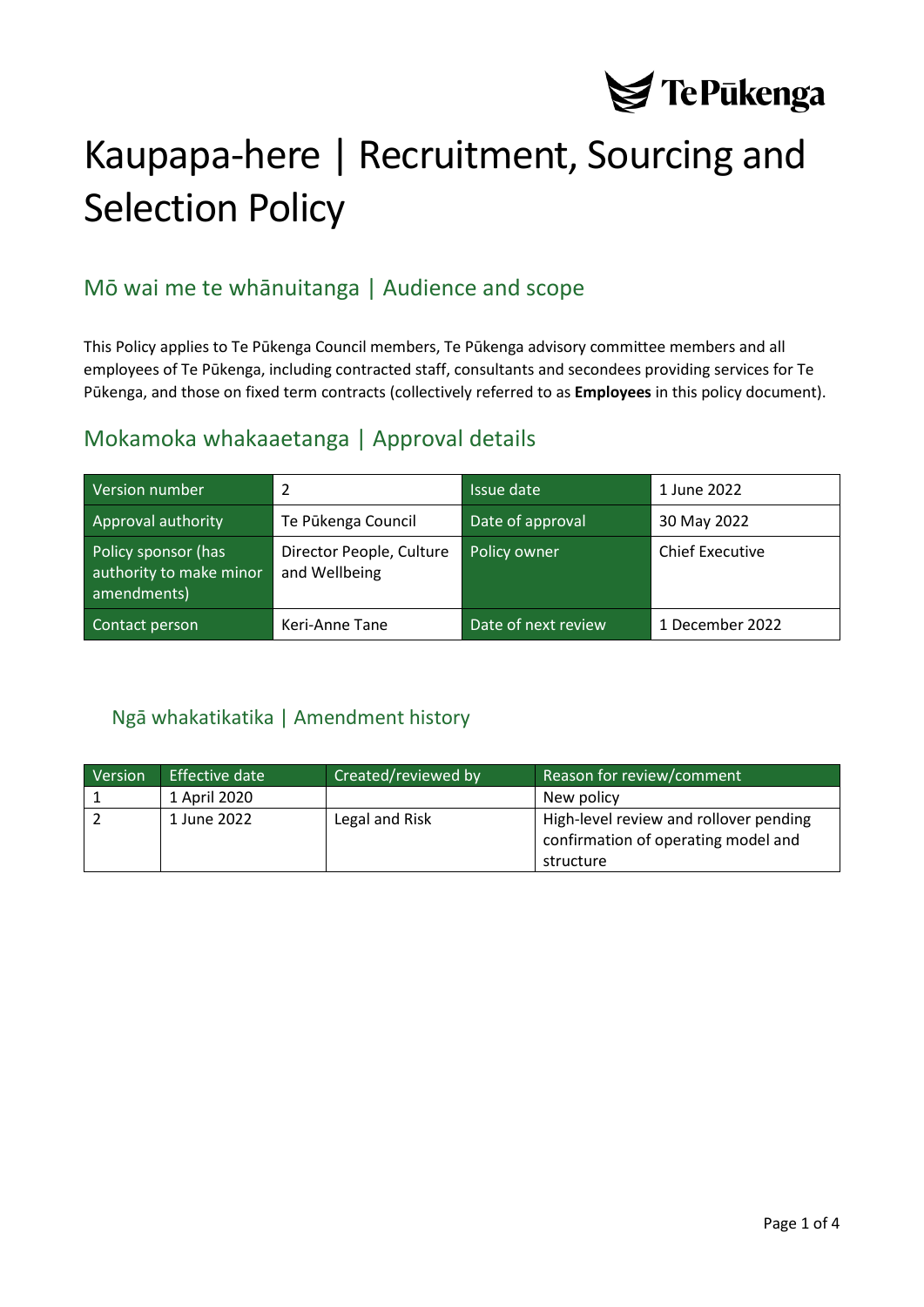

# Ngā Ihirangi | Table of Contents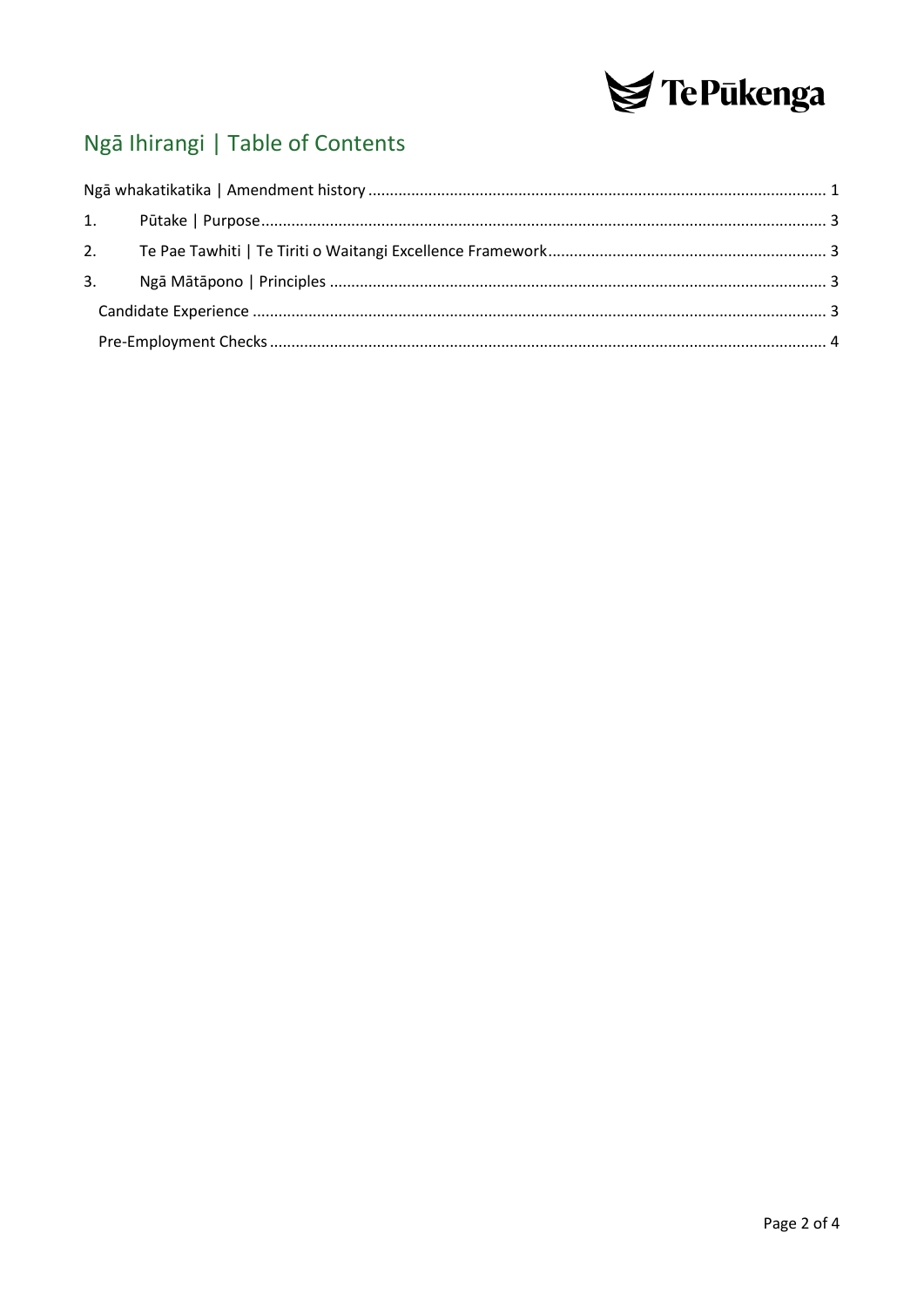

## **Kaupapa-here | Recruitment, Sourcing and Selection Policy**

#### <span id="page-2-0"></span>1. Pūtake | Purpose

The purpose of this policy is to ensure a transparent recruitment and selection process that treats all individuals consistently and equitably, and that attracts the best candidates available. Following a proactive, candidate focused recruitment process helps Te Pūkenga build a great employment brand.

#### <span id="page-2-1"></span>2. Te Pae Tawhiti | Te Tiriti o Waitangi Excellence Framework

The Council of Te Pūkenga acknowledges that this Policy has been adopted while there is ongoing work being carried out to consider how Te Pae Tawhiti - Te Tiriti o Waitangi Excellence Framework should be fully embedded in the Policy. The Council notes that Te Pūkenga is still on its transition journey and, as it matures, this Policy and others will be reviewed to ensure they align with the new Operating Model and reflect Te Pae Tawhiti best practice.

#### <span id="page-2-2"></span>3. Ngā Mātāpono | Principles

- 3.1. Equal employment opportunities (EEO) nurture and enable a diverse workforce, reflecting community diversity at all levels of Te Pūkenga.
- 3.2. In order to provide a robust and consistent approach to all recruitment activities and enhance Te reputation as a good employer, Te Pūkenga commits to the following principles:
	- a) Appointment on merit: The selection of a person who is best suited to the position as defined by the selection criteria. The selection criteria will be based on Te Pūkenga individual job and person specifications.
	- b) Transparency: All permanent recruitment and selection processes are subject to an appointment review under the State Sector Act.
	- c) Fairness: All recruitment and selection processes will be just, impartial and maintain fairness.
	- d) Legal compliance: All recruitment and selection processes comply with the relevant legislation, including the Children's Act 2014, the Criminal Records (Clean Slate) Act 2004, the Employment Relations Act 2000, the Human Rights Act 1993, the Official Information Act 1982, the Privacy Act 2020 and the Immigration Act 2009.
	- e) Timeliness: All recruitment activities and related communications are carried out in a timely manner.
	- f) Within approval: Appointments shall only be made by staff with the appropriate authority to do so.

#### <span id="page-2-3"></span>Candidate Experience

3.3. If you are involved in recruitment activity, you must ensure that the candidate experience is one that both engages potential employees and positively promotes the concept of Te Pūkenga to all candidates and others who interact with Te Pūkenga.